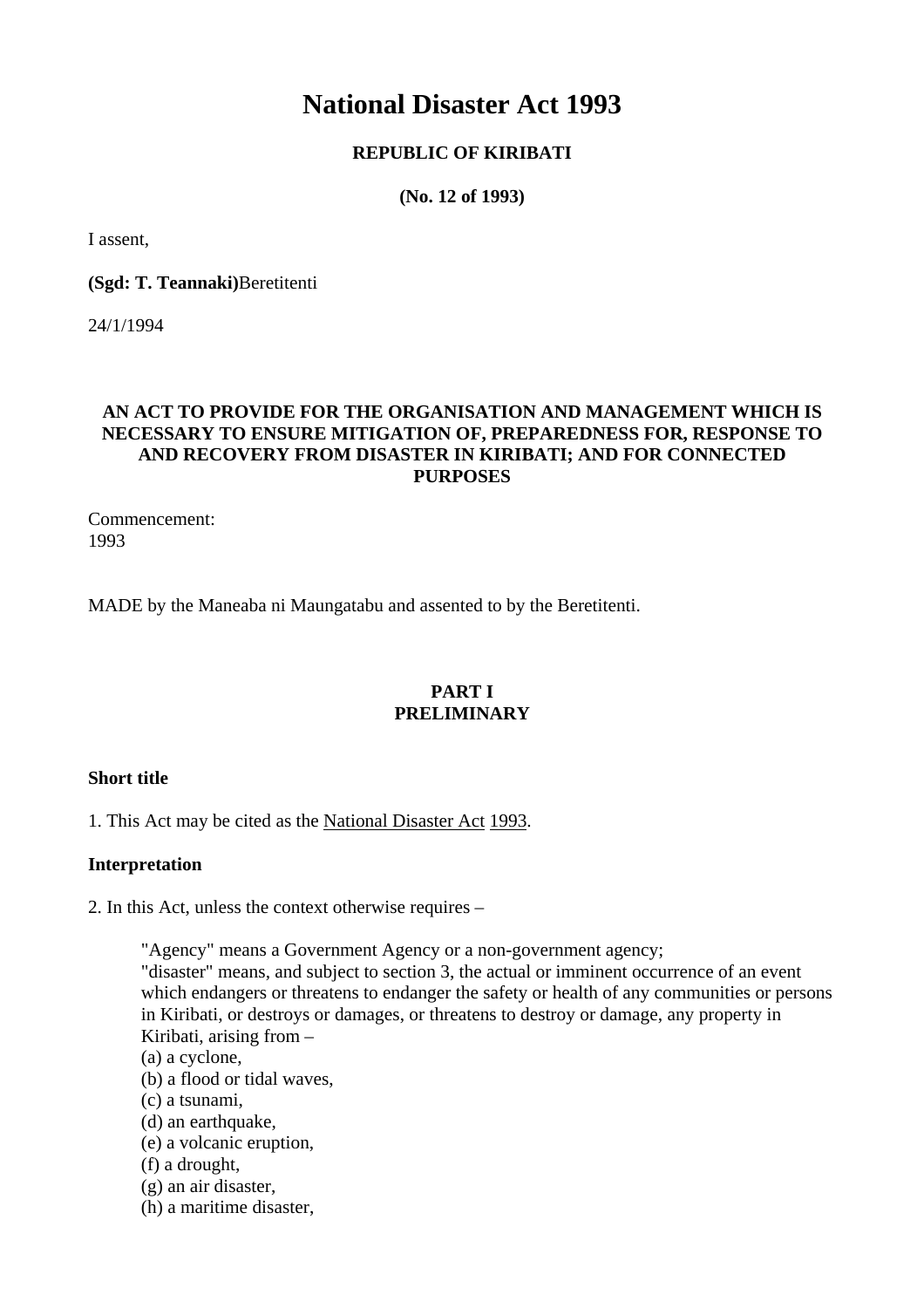(i) a major civil accident (such as a major fire or bush fire or explosion),

- (j) a plague or epidemic, or
- (k) any other similar natural or manmade event;

"Government Agency" means –

- (a) any body constituted by or under any Act for a Public purpose;
- (b) Any member or officer of such a body; and
- (c) any person in the service of the Government upon whom any function, power, duty or responsibility is conferred by or under any Act;
- "National Disaster Council" means the National Disaster Council established under section 5;
- "National Disaster Plan" means the National Disaster Plan prepared and formulated under section 12.

#### **Limitations**

- 3. This Act does not
	- (a) authorise the taking of measures to control civil disorders or to bring to an end an industrial dispute; and
	- (b) cover circumstances arising from combat against an enemy, unless specifically authorised by the Cabinet.

# **PART II ORGANISATION**

## **Functions of Minister**

- 4. The Minister shall be responsible
	- (a) to ensure that adequate measures are taken by Government agencies to mitigate, prepare for and respond to disasters and to assist in the recovery from the effects of a disaster by persons or communities;
	- (b) to coordinate the activities of government agencies carrying out their statutory functions, powers, duties and responsibilities in taking such measures; and
	- (c) to foster and facilitate the participation of non-government agencies in measures taken by the Government for disaster mitigation, preparedness, response and recovery.

## **National Disaster Council**

5. There is hereby established a body to be called the National Disaster Council to advise the Minister on all matters, including the coordination of activities of Government and non Government agencies, relating to disaster mitigation, preparedness, response and recovery, and the preparation and formulation of a National Disaster Plan referred to in section 12.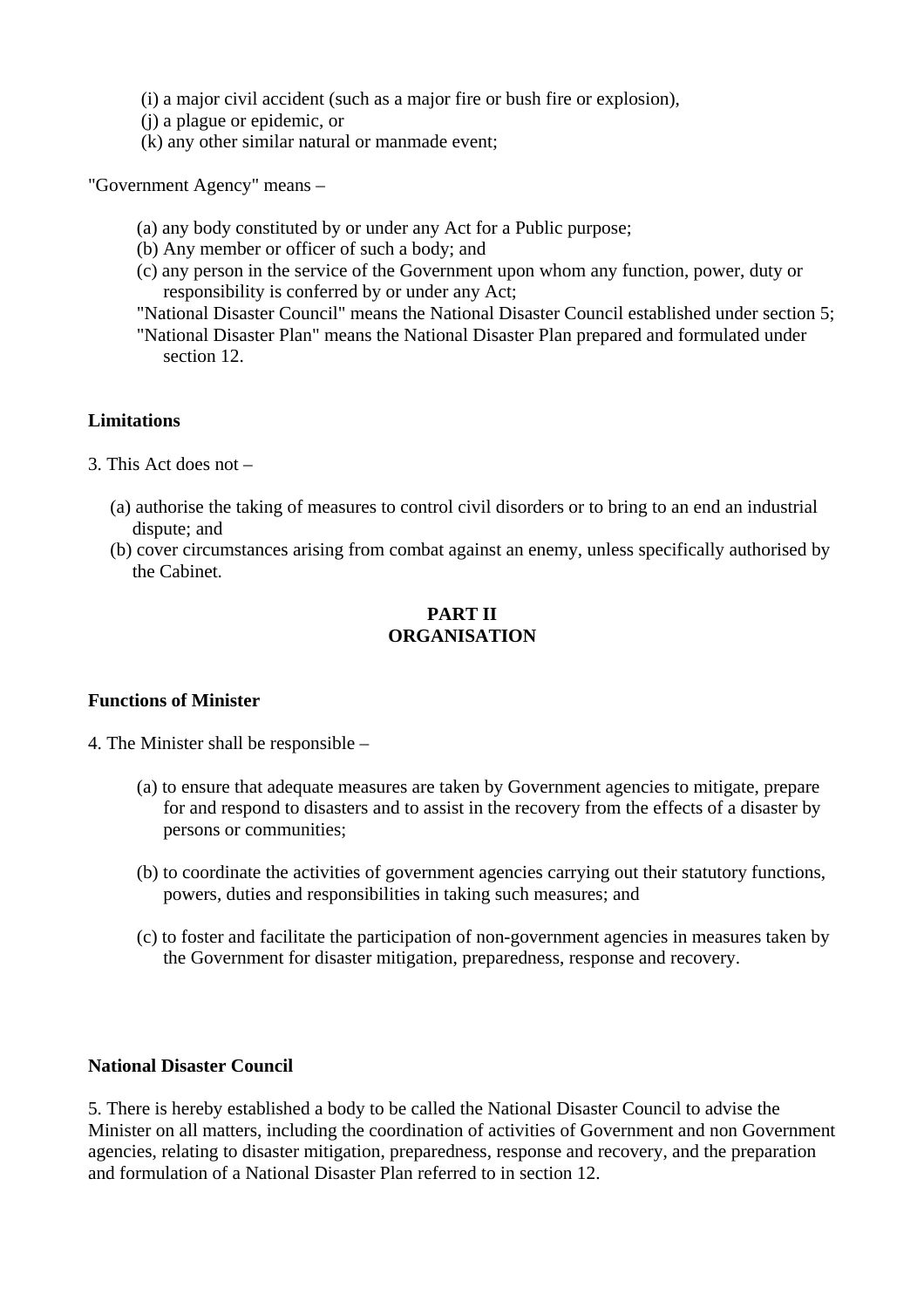- 6. The National Disaster Council shall consist of
	- (a) a Chairman nominated by the Minister from either within the Minister's department or from other departments of the Government in liaison with their Ministers; and
	- (b) a representative from each of those agencies which the Minister considers should be so represented, to be nominated –
		- (i) in the case of a Government agency, by the appropriate Minister; and
		- (ii) in the case of a non-government agency, by the agency.

## **Central Operations Group**

7. (1) The National Disaster Council shall establish a Central Operations Group to assist it during emergency operations carried out in response to a disaster event.

(2) The Central Operations Group is to ensure on behalf of the National Disaster Council that resources are allocated to operational tasks in the most effective way and in the correct priorities.

#### **Procedures of National Disaster Council**

8. The procedures of the National Disaster Council shall be as may be determined by the Chairman.

#### **National Disaster Management Office**

9. There shall be a National Disaster Management Office which shall carry out disaster management and other responsibilities as determined by the Minister and/or the National Disaster Council, and to deal with routine disaster-related affairs at National level.

#### **Local Government Council required to establish a Disaster Committee**

10. All Local Government Councils in Kiribati shall establish a Disaster Committee.

#### **Additional committees may be established**

11. The Minister may establish such additional Committees of the National Disaster Council as are necessary to ensure comprehensive and integrated disaster management.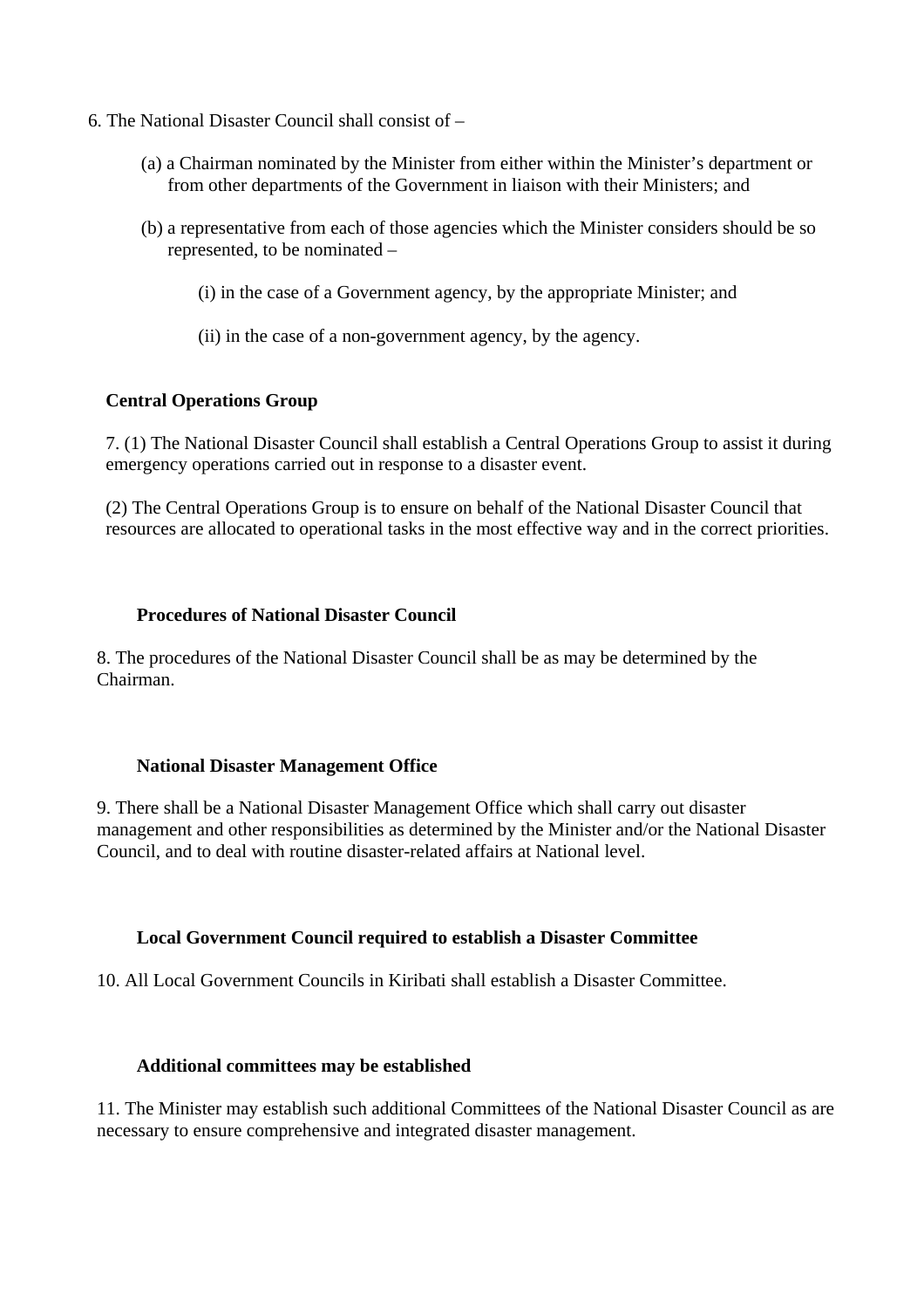## **PART III PLANS AND PROCEDURES**

## **National Disaster Plan**

12. (1) There shall be a National Disaster Plan, which shall be prepared and formulated by the National Disaster Council and approved by the Cabinet.

(2) The National Disaster Plan shall define the action to be taken to deal with disasters in Kiribati, covering –

- (a) all national land and sea areas; and
- (b) requirements for disaster mitigation, preparedness, response and recovery.

## **National Disaster Plan to be reviewed and updated periodically**

13. The Chairman of the National Disaster Council shall ensure that a National Disaster Plan is periodically reviewed and updated as necessary.

## **Plans and arrangements by all agencies**

14. All Government agencies and non-government agencies which are formally allocated roles under the National Disaster Plan shall make their own plans and other arrangements necessary to fulfil such roles.

## **Annual reports of all agencies**

15. All agencies involved shall report annually, at a time specified in the National Disaster Plan, to the National Disaster Council, notifying their state of readiness for the coming years.

## **Local Government Councils to issue instructions**

16. All Local Government Councils in Kiribati shall issue such instructions as may be considered necessary to support the provisions and requirements of the National Disaster Plan.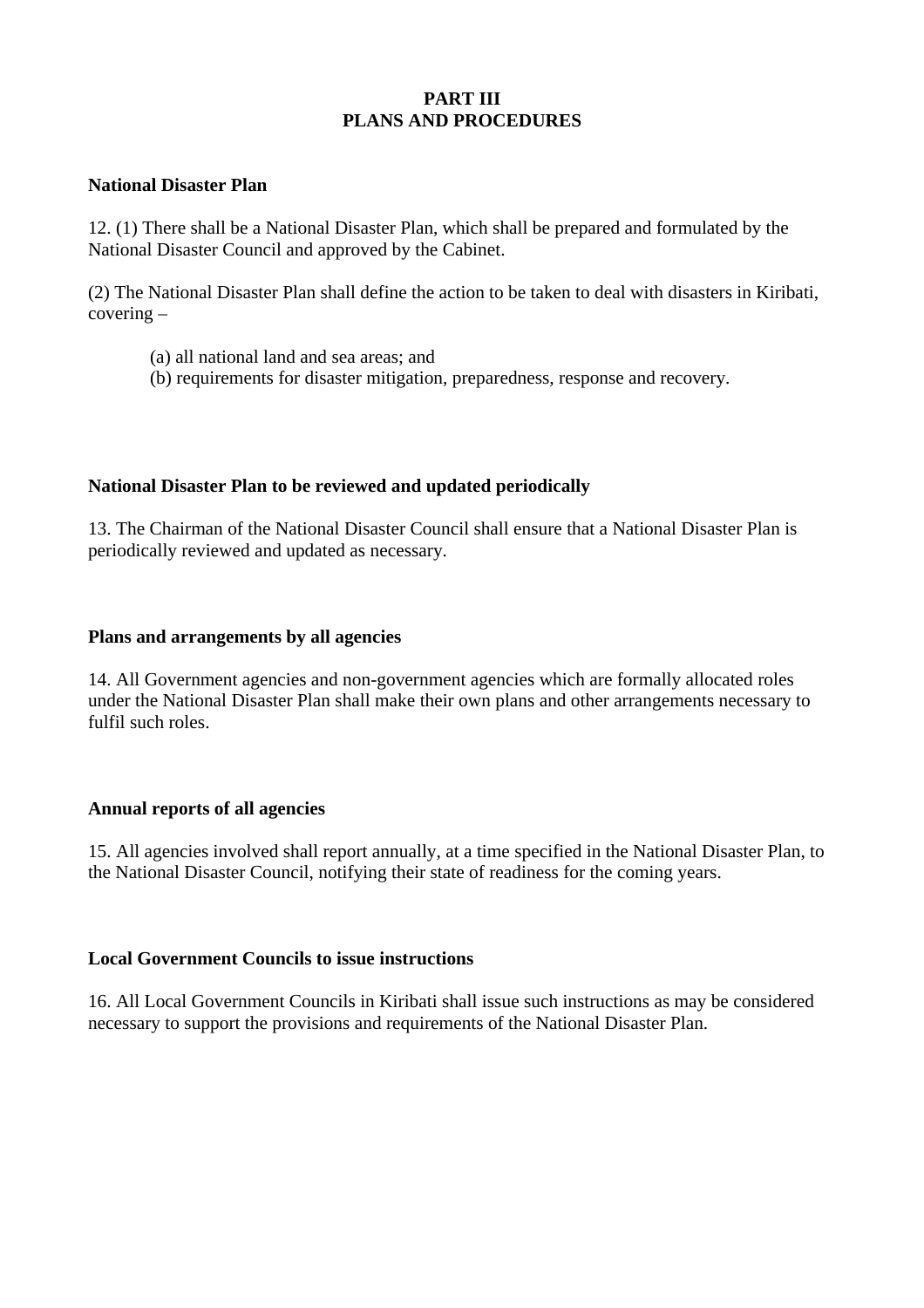## **PART IV DECLARATION OF A STATE OF PUBLIC EMERGENCY**

## **Declaration of a state of public emergency of Beretitenti**

17. (1) Where the circumstances of a disaster are, or appear likely to become beyond the scope, provisions and resources of the National Disaster Plan, or for any other reasons associated with a disaster, the Beretitenti, acting in accordance with the advice of the Cabinet may declare a state of public emergency pursuant to section 16 of the Constitution.

(2) A declaration of a state of public emergency made under subsection (1) may apply either to a part or the whole of Kiribati.

# **PART V SPECIAL POWERS DURING A STATE OF PUBLIC EMERGENCY**

## **Recommendation of Minister**

18. If a state of public emergency is declared in accordance with Part IV of this Act, the Minister on the advice and recommendation of the National Disaster Council, will recommend to the Cabinet action which may be necessary including the making of regulations, concerning some or all of the following aspects –

- (a) the supply and distribution of food, water, fuel, power, medical assistance, shelter and other necessities to affected areas;
- (b) the maintenance of the means of transportation by land, air or water and the control of the transport of persons and things;
- (c) the temporary acquisition or control of any property, undertaking or land;
- (d) the evacuation of people in their own interest and/or that of the public to refuges identified in the National Disaster Plan;
- (e) the entering and search of any premises;
- (f) the payment of compensation and remuneration to persons affected by Government action under special powers; or
- (g) any other matters which may apply to a specific disaster event.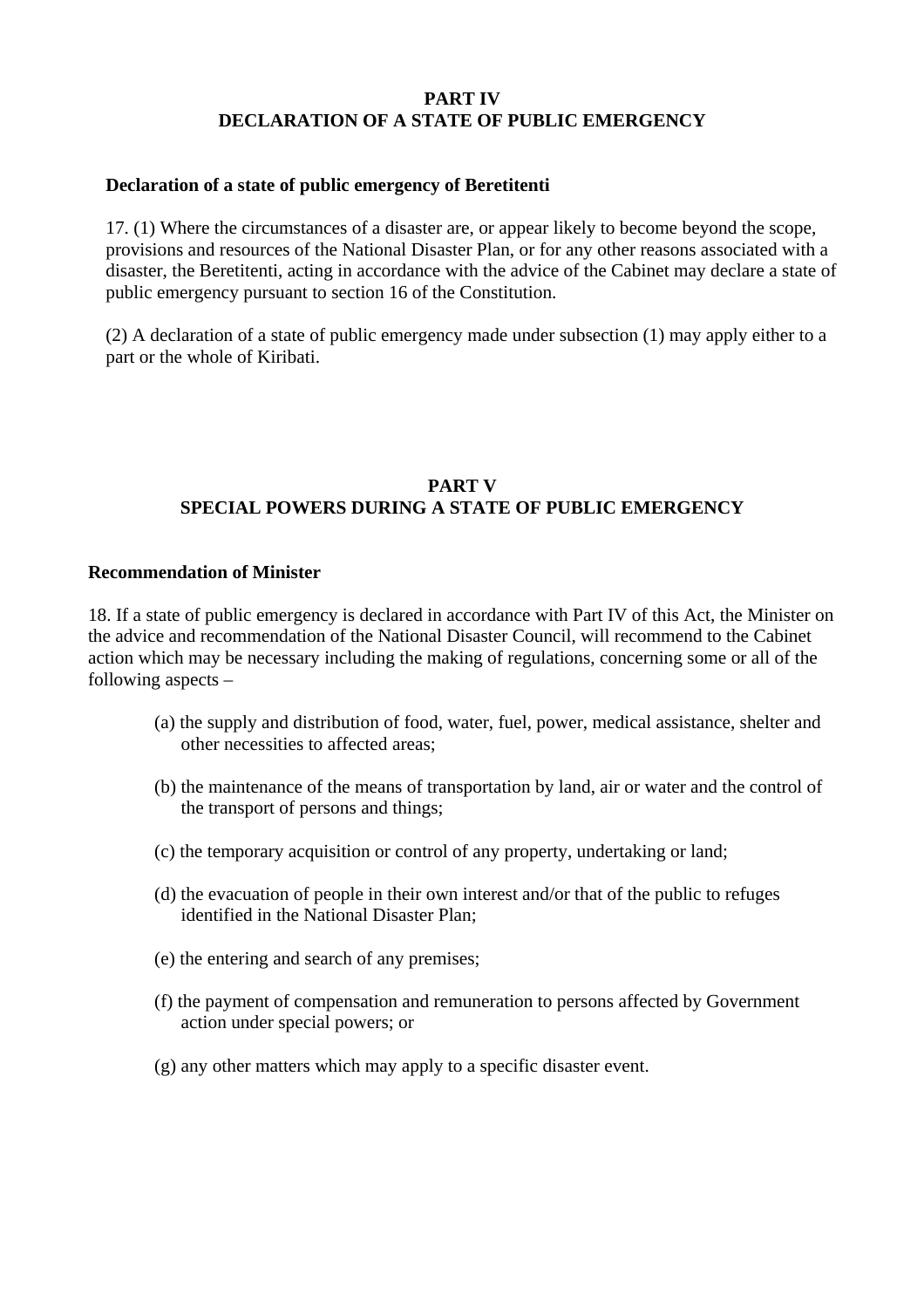# **PART VI MISCELLANEOUS**

#### **Obstructing a disaster worker an offence**

19. (1) No person shall obstruct, hinder or in anyway interfere with a person engaging in any activity as a member, officer, or volunteer of an agency performing a role of discharging a responsibility in accordance with the National Disaster Plan, or in accordance with any regulations made under a state of public emergency.

(2) Any person who obstructs, hinders or in any way interferes with a person referred to in subsection (1) commits an offence and shall be liable on conviction to a fine not exceeding \$1000 or imprisonment for a term not exceeding 5 years or both a fine and imprisonment.

#### **Immunity from liability**

20. A person engaging in any activity as a member officer or authorised volunteer worker of an agency performing a role of discharging a responsibility in accordance with the National Disaster Plan shall not be liable in respect of any loss or injury sustained by any other person, unless such loss or injury is caused by or arises from negligence or wilful misconduct.

## **Claims for compensation and remuneration to be submitted to Government**

21. Any person who claims any compensation or remuneration for any action taken under the National Disaster Plan and/or any associated regulations may submit such a claim to the Government.

#### **Making a false compensation claim an offence**

22. A person who makes any false or misleading statement or otherwise attempt to mislead, in making any claim for compensation under this Act commits an offence and shall be liable on conviction to a fine not exceeding \$1000 or imprisonment for a term not exceeding 5 years or both a fine and imprisonment.

## **Utilisation of disaster assistance donations**

23. All donations, in money or any other form, which are made, either from within Kiribati or overseas, to assist in recovery from disaster, or for other disaster-related needs, shall –

(a) be utilised for these purpose only; and

(b) not be diverted for any other purpose without the authority of –

(i) the Cabinet; and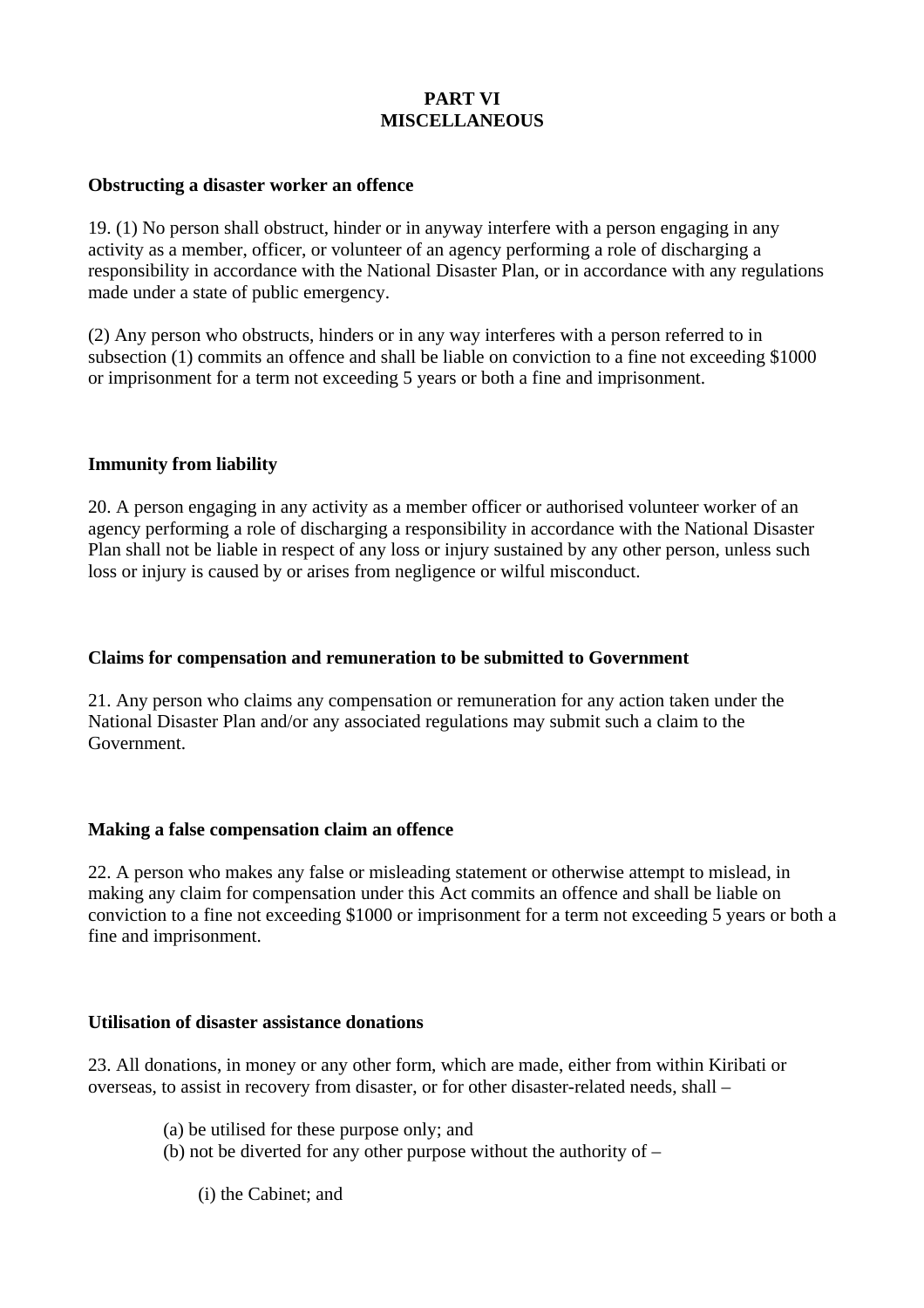(iii) the specific agreement of the donor persons, agency or country.

## **Regulations**

24. The Minister, acting in accordance with the advice of Cabinet, may make regulations consistent with this Act for or with respect to all matters which are –

- (a) required or permitted by this Act; or
- (b) necessary or convenient –
- (i) for the proper administration of this Act; or
- (ii) to achieve the objects and purposes of this Act.

# **NATIONAL DISASTER ACT 1993**

# EXPLANATORY MEMORANDUM

1. The principal object of this Act as its long title states is "to provide for the organisation and management which is necessary to ensure mitigation of, preparedness for, response to and recovery from disasters in Kiribati.

2. It will be seen therefore that Part I (Preliminary) of the Act deals with such things as short title of Act itself (National Disaster Act 1993) and the definitions of certain words which are to be used throughout the body of the Act for example the word disaster is defined to mean "the actual or imminent occurrence of an event which endangers or threatens to endanger the safety or health of any communities or persons in Kiribati, or which destroys or damages, or threatens to destroy or damage, any property in Kiribati, arising from –

(a) a cyclone, (g) an air disaster,

- (b) a flood or tidal waves, (h) a maritime disaster,
- (c) a tsunami (i) a major civil accident (such as a major
- (d) an earthquake, fire or bush fire or explosion),

(e) a volcanic eruption, (j) a plague or epidemic, or

(g) a drought, (k) any other similar natural or manmade

## event;

This definition is designed to cover any event (whether actual or imminent) which endangers the safety or health of any community or persons or destroys or damages any property in Kiribati as the result of a cyclone, flood, etc. However this definition of "disaster" does not cover the control of civil disorders, industrial disputes or combat against an enemy (Section 3).

3. Part II of the Act on the other hand deals with the organisation and management necessary for the co-ordination of activities of Government and non-Government agencies relating to disaster mitigation, preparedness, response and recovery. And in this respect the Minister is given the